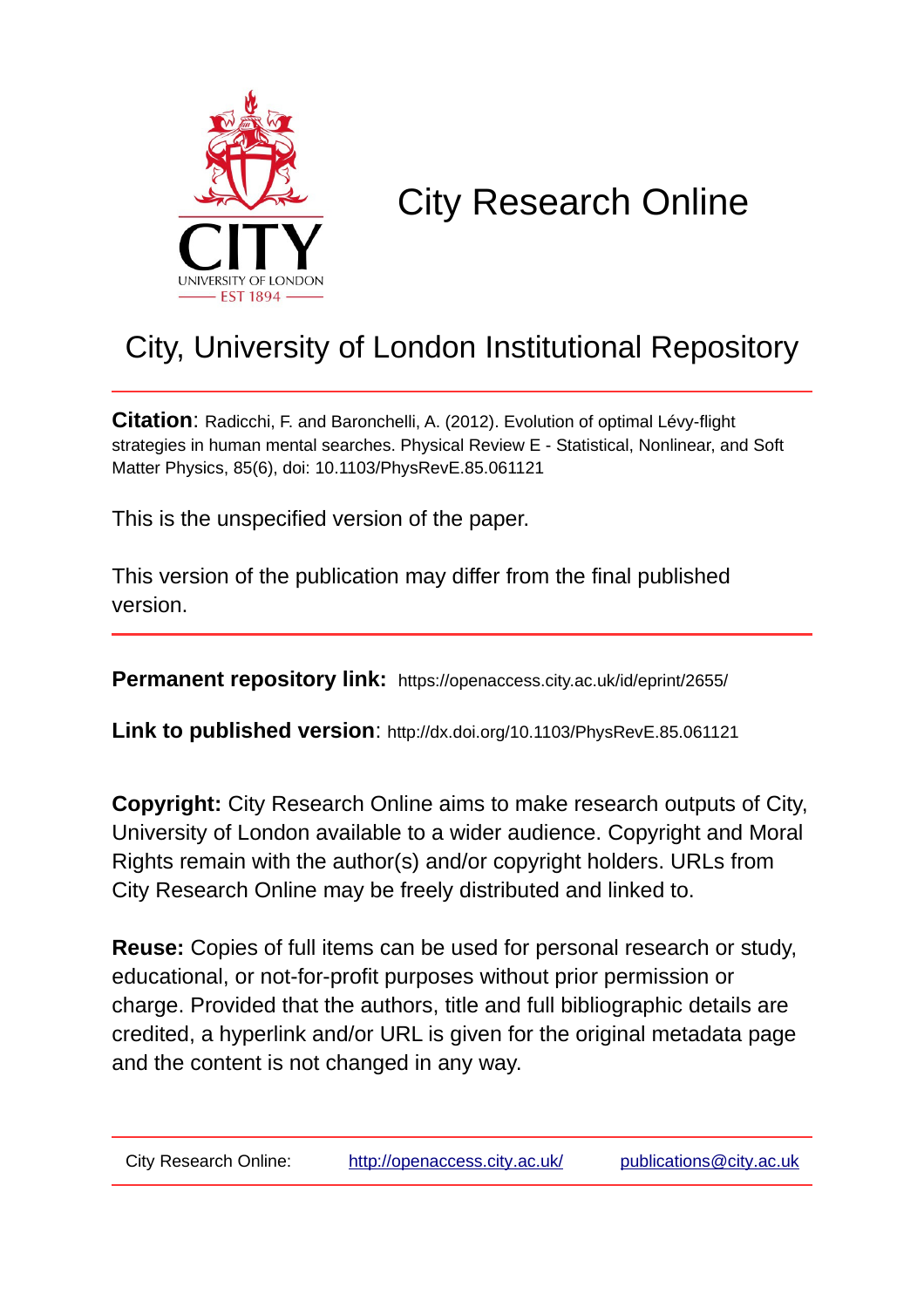# Evolution of optimal Lévy-flight strategies in human mental searches

Filippo Radicchi<sup>1,\*</sup> and Andrea Baronchelli<sup>2,[†](#page-1-1)</sup>

<sup>1</sup>*Departament d'Enginyeria Quimica, Universitat Rovira i Virgili,*

*Av. Paisos Catalans 26, 43007 Tarragona, Catalunya, Spain*

<sup>2</sup>*Laboratory for the Modeling of Biological and Socio-technical Systems,*

*Northeastern University, Boston MA 02115 USA*

(Dated: June 21, 2012)

Recent analysis of empirical data [F. Radicchi, A. Baronchelli & L.A.N. Amaral. PloS ONE 7, e029910 (2012)] showed that humans adopt Lévy flight strategies when exploring the bid space in on-line auctions. A game theoretical model proved that the observed L´evy exponents are nearly optimal, being close to the exponent value that guarantees the maximal economical return to players. Here, we rationalize these findings by adopting an evolutionary perspective. We show that a simple evolutionary process is able to account for the empirical measurements with the only assumption that the reproductive fitness of the players is proportional to their search ability. Contrarily to previous modeling, our approach describes the emergence of the observed exponent without resorting to any strong assumptions on the initial searching strategies. Our results generalize earlier research, and open novel questions in cognitive, behavioral and evolutionary sciences.

PACS numbers: 05.40.Fb, 02.50.Le, 87.23.Ge

# I. INTRODUCTION

Lévy flights are a special class of random walk whose step lengths follow a power-law tailed distribution [\[1](#page-8-0)]. They have been proved to be the most efficient type of space exploration that can be adopted by a random searcher looking for scarce resources in an unknown environment [\[2\]](#page-8-1). Probably for this reason, there are plenty of empirical evidences that movement patterns are compatible with Lévy flights in many different contexts where efficiency matters  $[3-12]$ . In particular, Lévy flights appear recurrently in the description of the motion of animals in real space (see [\[13\]](#page-8-4) for a review). Animals explore the environment mainly for searching food resources, and it is therefore plausible to ascribe the optimality of their search strategies to a selective evolutionary process.

Recently, Radicchi et al. have provided empirical evidence that also human players participating in online auctions explore the bid space performing Lévy flights [\[15\]](#page-8-5). The exploration of the bid space represents a search process, but purely mental because performed in an abstract space. Interestingly, players adopt nearly optimal Lévy flight exponents, in the sense that the values of the exponent used in real auctions are close to the one that maximizes their economic return. In [\[15](#page-8-5)], the search process in the bid space is studied as a game theoretical model, where the optimal exponent value corresponds to a Nash equilibrium [\[16](#page-8-6)].

Here, we propose an evolutionary model in which the reproductive fitness of the individuals is proportional to their ability to win the auctions, and we show that the values of the Lévy flight exponents to which the model converges are very close to those measured in real data. This approach relaxes some of the assumptions made in the traditional game theoretical analysis, and deepens the understanding of the results: The optimality of the strategies adopted by bidders in on-line auctions can be seen as the outcome of a (evolutionary) learning process.

The paper is organized as follows. In section II, we provide a detailed description of the type of auctions studied and modeled in this paper. Section III is devoted to the description of the model and its analytical treatment. In particular, section IIIA describes the case in which all players can choose only a bid value, while, in section IIIB, we generalize the model to the case in which players can place an arbitrary number of bids. Section IIIC is dedicated to the evolutionary game theoretical implementation of the model. Sections IV and V are respectively devoted to the description of the numerical simulations of the model and to the estimation of the computational complexity needed to simulate or solve the model. In section VI, we provide a detailed description of the results of the model. Finally, in section VII, we draw our final comments and considerations.

#### II. LOWEST UNIQUE BID AUCTIONS

Lowest Unique Bid (LUB) auctions are a recent generation of online games where the winners of the auctions may purchase expensive goods for strikingly small prices: cars, boats and even houses can be bought for only tens or hundreds of dollars (or euros, pounds, etc.). The mechanism of the game is very simple. At the beginning of the auction, a good, whose typical market price is higher than a thousand dollars, is put up for auction. The game

<span id="page-1-0"></span><sup>∗</sup>Electronic address: [f.radicchi@gmail.com](mailto:f.radicchi@gmail.com)

<span id="page-1-1"></span><sup>†</sup>Electronic address: [a.baronchelli.work@gmail.com](mailto:a.baronchelli.work@gmail.com)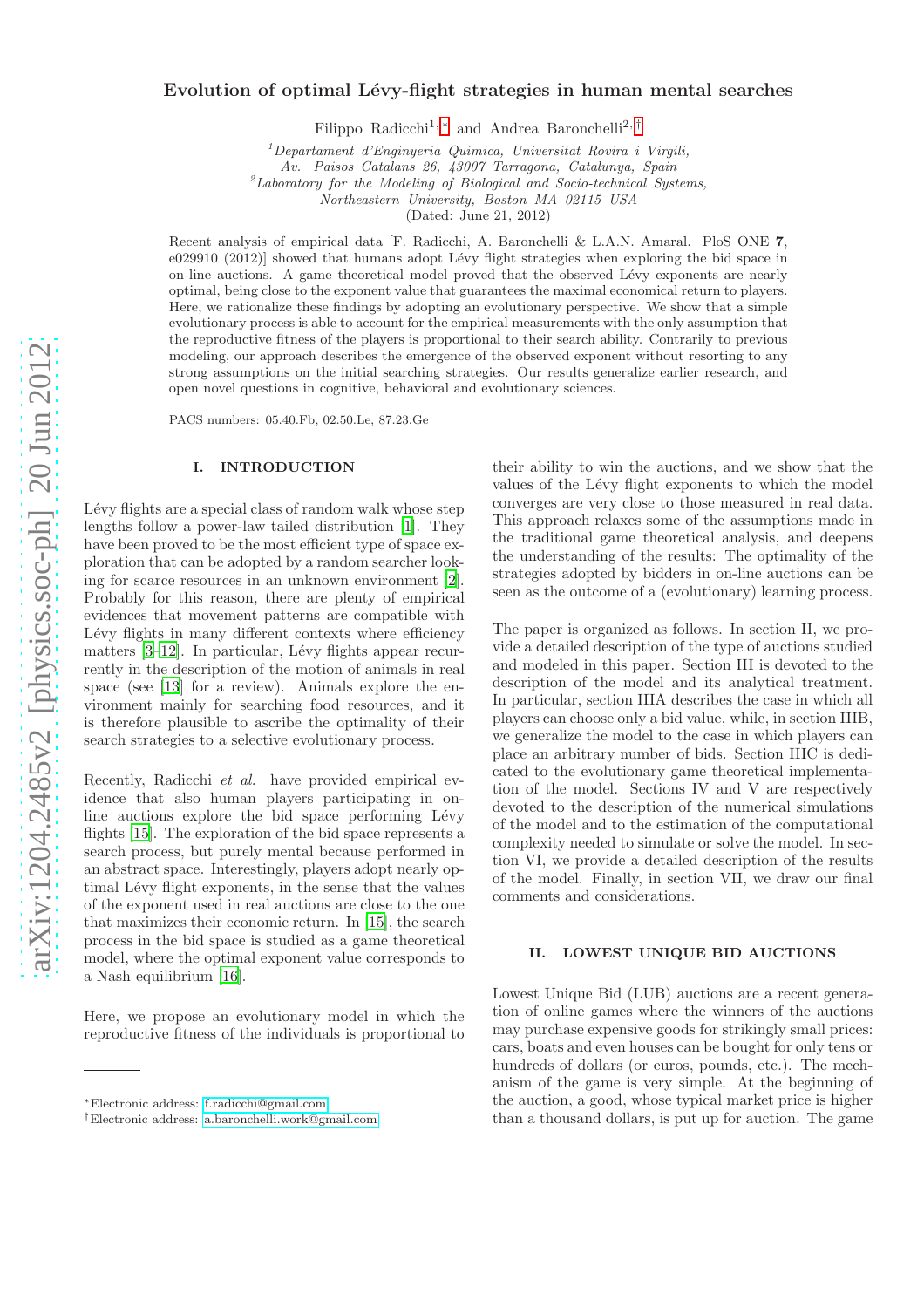duration is a priori fixed and generally two or three weeks long. A bid can be any amount (in cents) from one cent to a certain maximum value  $M$ , generally lower than one hundred dollars. For placing a bid, a player has to pay a fee, whose entity ranges from one to ten dollars depending on the game. During the auction, players know only the status of their own bids meaning whether they are winning or not. None of the players knows where the others have placed their bids until the end of the game. Multiple bids on the same value from the same player are allowed, but do not influence the outcome of the auction since a bid is considered as unique when a unique player has bid that value even if more than once. When the time dedicated to the auction expires, the winner is the player who made the LUB and can finally purchase the good for the value of the winning bid. For example, if at the end of the auction bid value  $i = 1$  is occupied by two bids  $(n_1 = 2)$ , while  $n_2 = 3$ ,  $n_3 = 1$ ,  $n_4 = 2$  and  $n_5 = 1$ are the number of bids placed on values  $i = 2, 3, 4$  and 5, respectively, then the winner is the player who has bid on value  $i = 3$  because this is the lowest bid among all unique bid values.

A similar mechanism is also used in Highest Unique Bid (HUB) auctions. In this type of the games, the rules are the same as those of LUB auctions, with the only difference that the winning value is the unmatched bid closest to the maximal bid value admitted in the game (i.e., M). LUB and HUB auctions represent competitive arenas where players perform searches for a single target whose position is determined by the bids of the whole population. It is important to stress that, during the game, players are not aware of the values on which the other players have placed their bids, and therefore the exploration of the bid space of each player can be considered independent. Also, since the cost of each bid is much larger than the natural unit of the game (one cent), the number of steps that can be performed by a single player is limited and allows only a partial exploration of the bid space. Players need therefore good strategies in order to maximize their winning chances and simultaneously maintain limited their investments.

In our previous work [\[15\]](#page-8-5), we have studied in detail the dynamical features of the bid space exploration performed by players in real LUB and HUB auctions. We have found that the exploration of the bid space is bursty: consecutive bid values are generally close to each other, but from time to time players perform longer jumps. In particular, the probability density function (pdf)  $P(d)$ of the bid change amount  $d$  ( $d$  is defined as the absolute value of the difference between two consecutive bid values) is consistent with a power-law  $P(d) \sim d^{-\alpha}$  (see Fig. [1\)](#page-2-0). The exploration of the bid space is therefore consistent with a discrete version of a Lévy flight  $[14]$ . More importantly, we have found that the pdf  $q(\alpha)$  of the Lévy flight exponents, adopted in real auctions, is peaked around the average value  $\langle \alpha \rangle \simeq 1.4$  and with standard deviation equal to  $\sigma \simeq 0.2$ .



<span id="page-2-0"></span>Figure 1: (Color online) In the main panel, we plot  $d_t$  the absolute value of the difference between the two consecutive bid vales  $b_{t+1}$  and  $b_t$ . t indicates the rank position of each bid in a ranking in which bids have been sorted accordingly to their time stamp. In the inset, we plot the pdf  $P(d)$  of the bid change amounts  $d$  (red circles). The pdf is fitted with a power-law function and the best estimate of the decay exponent is  $1.5 \pm 0.1$  (black dashed line). This figure refers to the exploration of the bid space performed by a single player in a single auction. A complete analysis of the movement patterns of hundreds of players was performed in our previous work [\[15](#page-8-5)].

The empirical observation of Lévy flights provided in [\[15](#page-8-5)] is by far the most significant evidence of this phenomenology in natural search processes. Differently from previous studies regarding biological [\[2,](#page-8-1) [4](#page-8-8)[–6,](#page-8-9) [10,](#page-8-10) [11\]](#page-8-11) and mobility [\[7](#page-8-12), [8\]](#page-8-13) systems where "two orders of magnitude of scaling can represent a luxury" [\[13\]](#page-8-4) , the power-law decay can be clearly observed even over four orders of magnitude. The reason is that the space is not strictly physical and movements of tens of thousands cents can be performed at the same price of those one cent long: players explore the bid space in a effectively super-diffusive fashion, and steps are made at a virtually infinite velocity.

# III. MODELING BIDDING STRATEGIES

In this section, we provide an analytical model for LUB auctions, but the model can be easily extended also to HUB auctions. Supported by empirical evidence, in our model we assume that players explore the bid space performing Lévy flights. In our previous work  $[15]$ , we have provided a model based on stronger assumptions. In particular, we have studied the winning chances of a player participating in an auction against a population of players using exactly the same exponent value. Here differently, we do not make any assumption regarding the choice of the exponents. We let the exponents to be random variates extracted from a generic pdf, and study an evolutionary theoretical version of the game. Indepen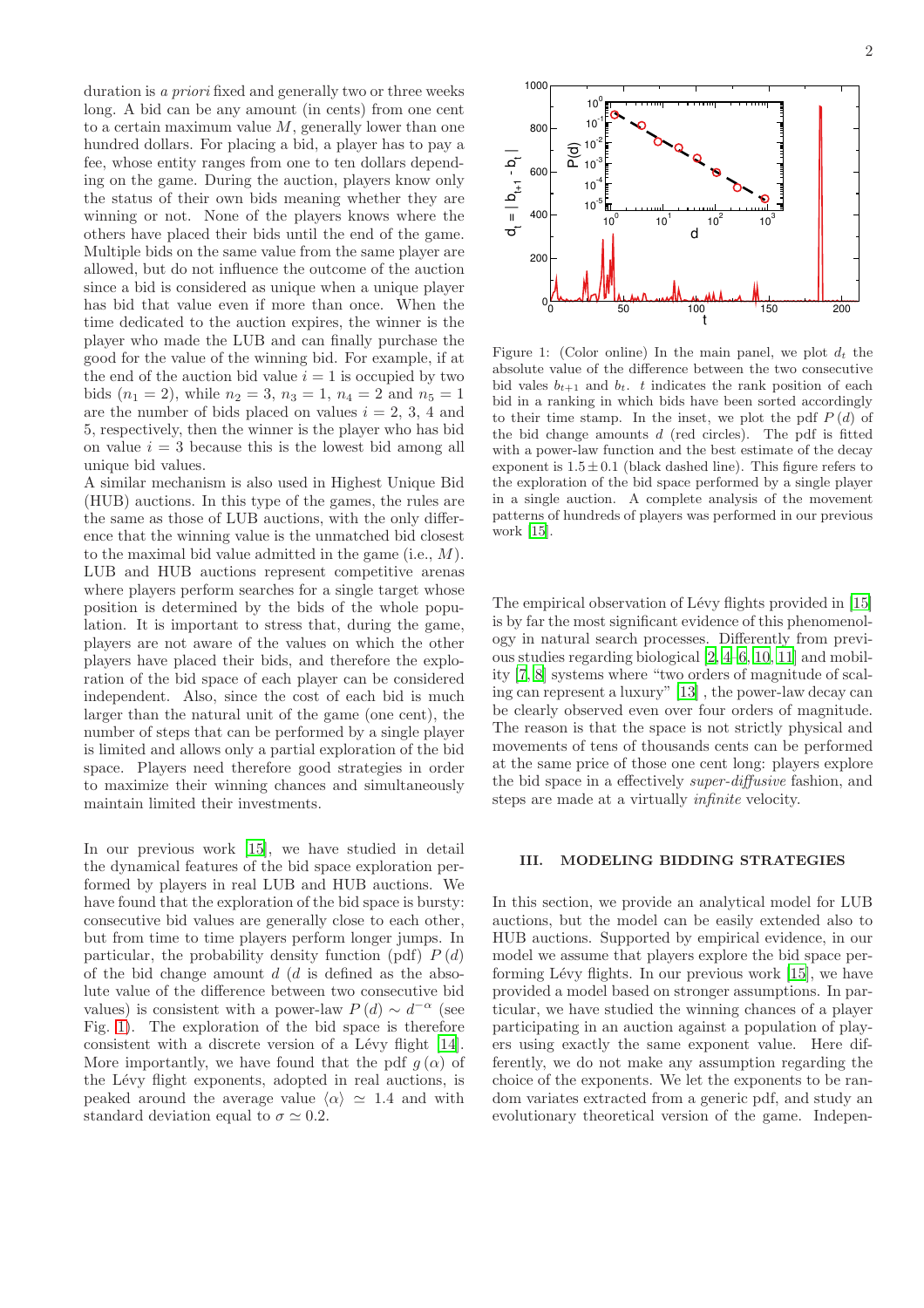dently of the initial pdf, the pdf of the adopted exponents naturally evolves to a stable distribution centered around a value remarkably close to the one of the exponents measured in real auctions.

### A. First bid

We consider a population of  $N$  players whose strategies  $\alpha$  are randomly extracted from a pdf  $g(\alpha)$ . Without loss of generality, we assume that  $g(\alpha) \geq 0$  if  $\alpha \in (\alpha_1, \alpha_2)$ , and  $g(\alpha) = 0$  otherwise. During the game, each player can place bids only on integer values  $i \in [1, M]$ . Since, at the beginning of the game, none of the players knows on which values the others will bid, it is natural to think that a generic player, with strategy  $\alpha$ , sits at the leftmost site of the lattice. From this initial positions, the player places a bid on value  $i$  with probability

<span id="page-3-0"></span>
$$
s(i, \alpha) = \frac{i^{-\alpha}}{m(\alpha)} g(\alpha) , \qquad (1)
$$

where  $m(\alpha) = \sum_{i=1}^{M} i^{-\alpha}$  is the proper normalization constant. The probability that a generic player bids on value i can be calculated by simply integrating Eq.  $(1)$ as

<span id="page-3-1"></span>
$$
p(i) = \int_{\alpha_1}^{\alpha_2} d\alpha \, s(i, \alpha) \quad . \tag{2}
$$

After all players have bid, there will be  $n_k$  bids on the k-th bid value. The probability to observe a particular configuration  $\{n\} = (n_1, n_2, \ldots, n_k, \ldots, n_M)$  is simply given by the multinomial distribution

<span id="page-3-2"></span>
$$
P(\{n\}) = N! \prod_{k=1}^{M} \frac{[p(k)]^{n_k}}{n_k!} , \qquad (3)
$$

whose weights given by Eq. [\(2\)](#page-3-1) and obeying the constraint  $N = \sum_{k=1}^{M} n_k$ . In particular, the probability that only one bid has been made on value  $i$  (i.e., the bid on value  $i$  is unique) is

<span id="page-3-4"></span>
$$
u(i) = \sum_{\sum_{k \neq i} n_k = N-1} P(\{n\}) = Np(i) [1 - p(i)]^{N-1}.
$$
\n(4)

The probability that the bid on value  $i$  is the unique and lowest bid can be exactly calculated by summing the probability of Eq. [\(3\)](#page-3-2) over all configurations  ${n}$  which satisfy this constraint (i.e.,  $n_i = 1$  and  $n_j \neq 1$  for all  $i < i$ ). Unfortunately, such enumeration cannot be easily computed. A good approximation, valid for sufficiently low values of  $p(i)$  and  $u(i)$ , is to consider the uniqueness of the i-th bid value as independent of the uniqueness of the other bid values and write

<span id="page-3-3"></span>
$$
l(i) = \begin{cases} u(i) & \text{, if } i = 1 \\ u(i) \prod_{k < i} [1 - u(k)] & \text{, otherwise} \end{cases}
$$
, (5)

as the probability that the bid on value  $i$  is the lowest bid among all the unique bids. The r.h.s. of Eq. [\(5\)](#page-3-3) is the product of two terms:  $u(i)$  is the probability that only one bid has been made on bid value  $i$ ;  $\prod_{k \leq i} [1 - u(k)]$  is the probability that none of the bid values smaller than i are occupied by a single bid (if  $i = 1$  this probability is automatically equal to one since  $i = 1$  is the minimal bid amount allowed). Finally, the probability  $w(\alpha)$  that the Lévy flight exponent  $\alpha$  is the winning strategy in the game can be inferred with

<span id="page-3-5"></span>
$$
w(\alpha) = \sum_{i=1}^{M} v(\alpha|i) \ l(i) = \sum_{i=1}^{M} \frac{s(i,\alpha) \ l(i)}{p(i)} \ . \tag{6}
$$

 $v(\alpha|i) = s(i,\alpha)/p(i)$  is the conditional probability to observe  $\alpha$  given i. This quantity is then convoluted over all bid values  $i$ , where the weight of each bid value is given by the probability that  $i$  is the winning bid value, that is  $l(i)$ . Notice that Eqs. [\(4\)](#page-3-4), [\(5\)](#page-3-3) and [\(6\)](#page-3-5) explicitly depend on the number of players  $N$  and the upper bid value  $M$ . We have suppressed both variables in the notation only for clarity and shortness.

#### B. Multiple bids

The same theoretical approach can be applied for the determination of the best strategy in a game where every player may perform multiple bids. We consider the simplest case in which each player bids  $T$  times, but the theory may be simply extended also to the case in which the number of bids of each player is extracted from an arbitrary pdf.

In order to solve this game, we need to calculate  $s_T(i)$ which stands for the probability that, in  $T$  bids, a generic player has placed a bid on value i. If  $\alpha$  is the player's strategy, the player will place the first bid on value  $i$ with probability  $q_1(i|\alpha) = i^{-\alpha}/m(\alpha)$ . For the subsequent bids, we need to define a transition matrix  $Q_{\alpha}$ . The generic element  $(Q_{\alpha})_{ji}$  represents the probability to place a bid on value  $i$  when the previous bid was placed on value  $j$ . In our model, we have

$$
(Q_{\alpha})_{ji} = \frac{|i - j|^{-\alpha}}{m_j(\alpha)} , \qquad (7)
$$

for all  $i$  and  $j$  in the interval  $[1, M]$ . The normalization constant  $m_j(\alpha) = \sum_{i=1}^M |i-j|^{-\alpha}$  ensures the proper definition of the transition matrix. The matrix  $Q_{\alpha}$  describes a random walker which follows uncorrelated Lévy flights with exponent  $\alpha$ . At a generic step t, the probability that the player with strategy  $\alpha$  sits on value i is

<span id="page-3-6"></span>
$$
q_t(i|\alpha) = \sum_{j=1}^{M} (Q_{\alpha})_{ji} q_{t-1}(j|\alpha) .
$$
 (8)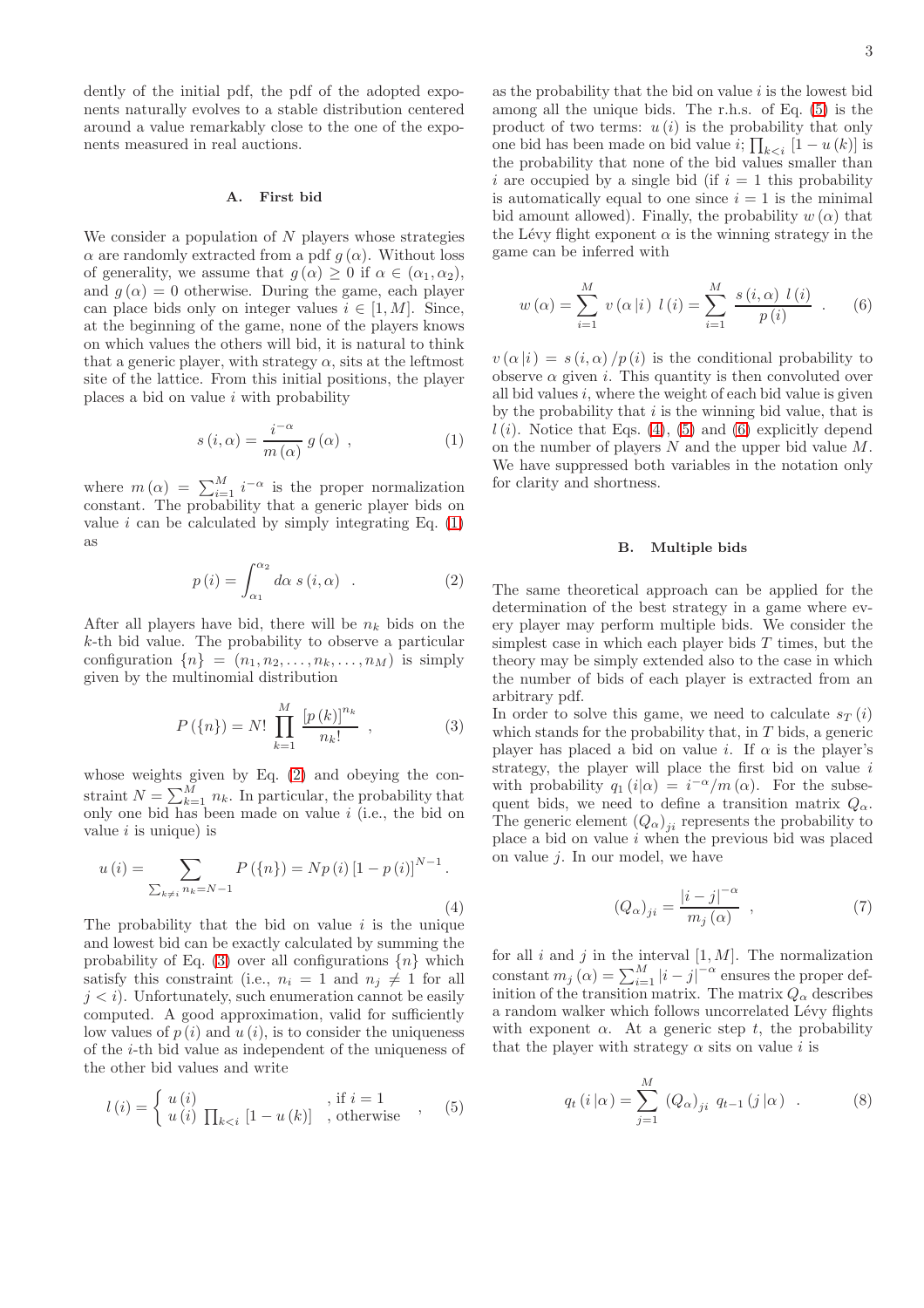The probability that this player placed a bid, in  $T$  bids, on value  $i$  is then

$$
s_T(i|\alpha) = 1 - \prod_{t=1}^T [1 - q_t(i|\alpha)] . \tag{9}
$$

The term  $1 - q_t(i|\alpha)$  counts the probability that the player has not placed a bid on value  $i$  at stage  $t$ . The probability that the player has not bid on value  $i$  at any stage is therefore the product of this single step probabilities. Finally, the probability that the player has placed a bid on value i at least once is calculated as the probability to have bid on value  $i$  an arbitrary number of times minus the probability to have never bid on value  $i$ . Notice that the model assumes that players have no memory because they are allowed to bid on the same value more than once. This is, however, unlikely to happen in the Lévy and ballistic regimes (i.e.,  $\alpha < 3$ ). Also, as in the case of real auctions, if the same player bids more than once on the same value this fact does not invalidate the uniqueness of the bid which is still considered as unique unless another player places a bid on that value.

The probability that a generic player, performing  $T$  total bids, has placed a bid on value  $i$  is then

$$
p_T(i) = \int_{\alpha_1}^{\alpha_2} d\alpha \, s_T(i|\alpha) \, g(\alpha) \tag{10}
$$

and can be used in place of the one appearing in Eq.[\(2\)](#page-3-1) in order to calculate the remaining quantities  $u_T(i)$ ,  $l_T(i)$ and  $w_T(\alpha)$  by using Eqs. [\(4\)](#page-3-4), [\(5\)](#page-3-3) and [\(6\)](#page-3-5), respectively.

#### C. Evolutionary Model

In order to understand how an optimal strategy can become shared across individuals, it is natural to adopt an evolutionary framework [\[19\]](#page-8-14). In this respect, our model can be implemented in terms of competing individuals that are selected on the basis of their success in the searching process. In the spirit of the fundamental Moran process [\[20\]](#page-8-15), at the end of each game, the winner of the auction generates an offspring to which transmits her/his search exponent  $\alpha$ . The new individual enters the population endowed with an exponent  $\alpha + \xi$  (with  $\xi$  random mutation), while a randomly extracted individual is removed in order to maintain the population size constant. Basically, the pdf of the winning exponents of the former generation corresponds to the fitness function of the evolutionary model.

#### *1. Absence of mutations*

Let us first consider the case in which losers copy the strategy of the winners without errors. Imagine to have  $N$  players at each generation. They play the game by performing  $T$  bids each. Denote with  $e$  the number of the generation. At the beginning, we set  $e = 1$ . Then we follow the scheme:

- 1. Players randomly pick strategies  $\alpha$  from the pdf  $g^{(e)}(\alpha);$
- 2. They play the game. The result is the pdf  $w_T^{(e)}(\alpha)$ , which quantifies the probability that  $\alpha$  was a winning strategy;
- 3. Set  $g^{(e+1)}(\alpha) = w_T^{(e)}$  $T^{(e)}(a)$ , increment  $e \to e+1$ , and go back to point 1.

The former procedure describes the evolution of a population of players under repeated games. Setting  $g^{(e+1)}(\alpha) = w_T^{(e)}(\alpha)$  ensures that the players of the new generation have the tendency to pick winning strategies instead of losing ones. This can be better understood by writing the master equation

<span id="page-4-0"></span>
$$
g^{(e+1)}(\alpha) - g^{(e)}(\alpha) =
$$
  

$$
w_T^{(e)}(\alpha) [1 - g^{(e)}(\alpha)] - [1 - w_T^{(e)}(\alpha)] g^{(e)}(\alpha) , (11)
$$

from which one can easily obtain  $g^{(e+1)}(\alpha) = w_T^{(e)}$  $T^{(e)}(\alpha)$ . Eq. [\(11\)](#page-4-0) tells us that the variation in the population of players with exponent  $\alpha$  increases as the probability that a player with strategy  $\alpha$  wins  $[w_T^{(e)}(\alpha)]$  times the probability to have other players with strategies different from  $\alpha$  [1 –  $g^{(e)}(\alpha)$ ], and decreases as the probability that a player with strategy different from  $\alpha$  wins  $[1 - w_T^{(e)}]$  $T^{(e)}(\alpha)$ times the probability to find a player with strategy equal to  $\alpha$  [ $g^{(e)}(\alpha)$ ]. In other words, the probability of reproduction of a player is proportional to the ability of player to win the game. The evolution rules resemble a Moran process where selection is made according to a fitness function here defined as the probability to win the game [\[20\]](#page-8-15).

#### *2. Random mutations*

A more natural assumption is to formulate a model where, each time a losing player changes strategy, she/he copies the exponent of the winner plus some random variation. Assume that the variation  $\xi$  is randomly extracted from a pdf  $y(\xi, \alpha, \vec{\mu})$ , explicitly dependent on  $\alpha$  and a set of parameters  $\vec{\mu}$ . The master equation describing the evolution becomes

$$
g^{(e+1)}(\alpha) - g^{(e)}(\alpha) =
$$
  
+ 
$$
\int d\beta \int d\xi \delta(\alpha - \beta + \xi) y(\xi, \beta, \vec{\mu}) \times
$$
  

$$
w_T^{(e)}(\beta) [1 - g^{(e)}(\beta)]
$$
  
- 
$$
\left[1 - w_T^{(e)}(\alpha)\right] g^{(e)}(\alpha)
$$

,

with  $\delta(x) = 1$  if and only if  $x = 0$ , while  $\delta(x) = 0$  otherwise. The gain term stands for the probability that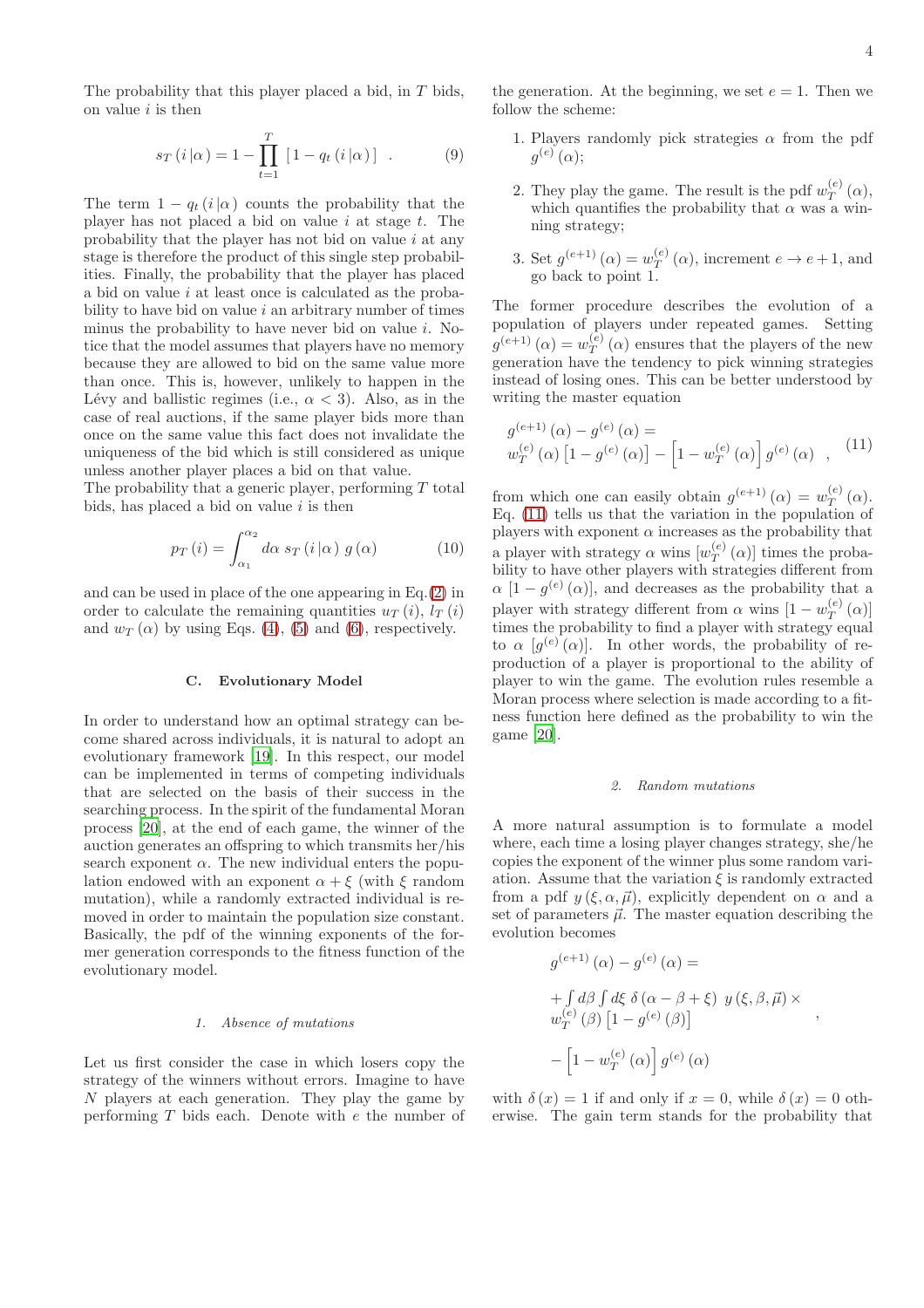

<span id="page-5-0"></span>Figure 2: (Color online) Probability density function of the winning strategy  $w(\alpha)$  in the case in which players' strategies are randomly extracted from a uniform probability density function  $q(\alpha)$  defined over the interval  $(0, 5)$ . We set  $N = 100$ and  $M = 1000$  (parameter values similar to those observed in real auctions [\[15\]](#page-8-5)), and consider for simplicity only the case of a single bid  $T = 1$  and the case in which all players perform  $T = 10$  bids. We show in both cases the comparison between the results obtained with numerical simulations  $(T = 1$  filled black circles,  $T = 10$  empty black squares) and those obtained with the numerical integrations of the various equations  $[T =$ 1 full (lower) line,  $T = 10$  dashed (upper) line]. Note that the optimal value of  $\alpha$  depends on T and also the parameters values  $N$  and  $M$ . However, this is a weak dependence and the peak value of probability density function of the winning strategy is in the range 1.2 to 1.7 for a wide range of possible values of N and M and a moderately broad range of values of T.

the generic exponent  $\beta$  represents the winning strategy  $[w_T^{(e)}(\beta)]$  times the probability to have other players with exponent different from  $\beta$  [1 –  $g^{(e)}(\beta)$ ]. This term is then convoluted with the noise over all possible values of  $\beta$ : this quantifies the probability that a random mutation changes the exponent from  $\beta$  to  $\alpha$  [ $\delta(\alpha - \beta + \xi)$ ]. The loss term is simply the probability that  $\alpha$  is not the winning strategy  $[1 - w_T^{(e)}]$  $T^{(e)}(\alpha)$  and therefore players with exponent  $\alpha$  moves away from it at rate  $g^{(e)}(\alpha)$ . The delta function imposes the condition  $\alpha - \beta + \xi = 0$  and the former equation reduces to

$$
g^{(e+1)}(\alpha) =
$$
  
+ $w_T^{(e)}(\alpha) g^{(e)}(\alpha)$   
+ $\int d\beta y (\beta - \alpha, \beta, \vec{\mu}) w_T^{(e)}(\beta) [1 - g^{(e)}(\beta)]$  (12)

The pdf of the adopted strategies converges to stability whenever exists e for which  $g^{(e+1)}(\alpha) = g^{(e)}(\alpha)$ , which automatically implies that  $w_T^{(e+1)}(\alpha) = w_T^{(e)}(\alpha)$ .

# IV. NUMERICAL SIMULATIONS

The former analytical formulation of the model does not allow to obtain explicit expressions regarding the distributions of the winning strategies. The various equations can, in fact, be only numerically integrated to provide a solution of the model. Moreover, some of the equations contain approximations, and it is therefore worth asking whether the solutions obtained with the numerical integration of the equations are compatible with those obtained by directly simulating the model.

Simulating our model is straightforward. In each simulation, we use the following scheme:

- 1. Extract the exponent values of each of the N players from the given pdf  $q(\alpha)$ ;
- 2. Simulate the game: for each of the N players, extract T integer bid values from the corresponding power-law distribution, and determine the winner of the auction (the player who made the LUB) on the basis of these extractions.

In the case of the evolutionary game model, at the end of the game we need to change the exponent value of one of the losing players, by copying (with or without random mutations) the strategy of the winner. We then repeat the game. A generation corresponds to  $N$  exponent changes. The pdf of the winning strategies of each generation is computed by repeating the entire procedure many times.

# V. COMPUTATIONAL COMPLEXITY

One could argue why use a complicated and approximated set of equations instead of simple and straightforward numerical simulations. The reason is that the computational time required for the numerical integration of the model's equations is much much lower than the one needed for obtaining good estimates with numerical simulations. For clarity, we provide here an estimation of the computational complexity required in both approaches to the solution of the model.

Consider first the case  $T = 1$  (i.e., players make a single bid). In the case of numerical simulations with fixed values of the exponents, the time required to simulate the game grows as  $M + N \log(M) G$ . M is the number of possible bid values and indicates also the computational time required to calculate the transition matrix from the starting position in the bid space (i.e., the origin of the lattice) to all  $M$  possible bid values.  $N$  is the number of players. The bid value on which each player places a bid can be calculated in a time that scales as  $log(M)$ . Finally  $G$  is the number of times that we need to simulate the same auction model in order to obtain a good estimation of the pdf  $w(\alpha)$ . The computational complexity of the numerical solutions of equations is  $M$ , since the computation of Eqs.  $(1)$ ,  $(2)$ ,  $(4)$ ,  $(5)$  and  $(6)$  require a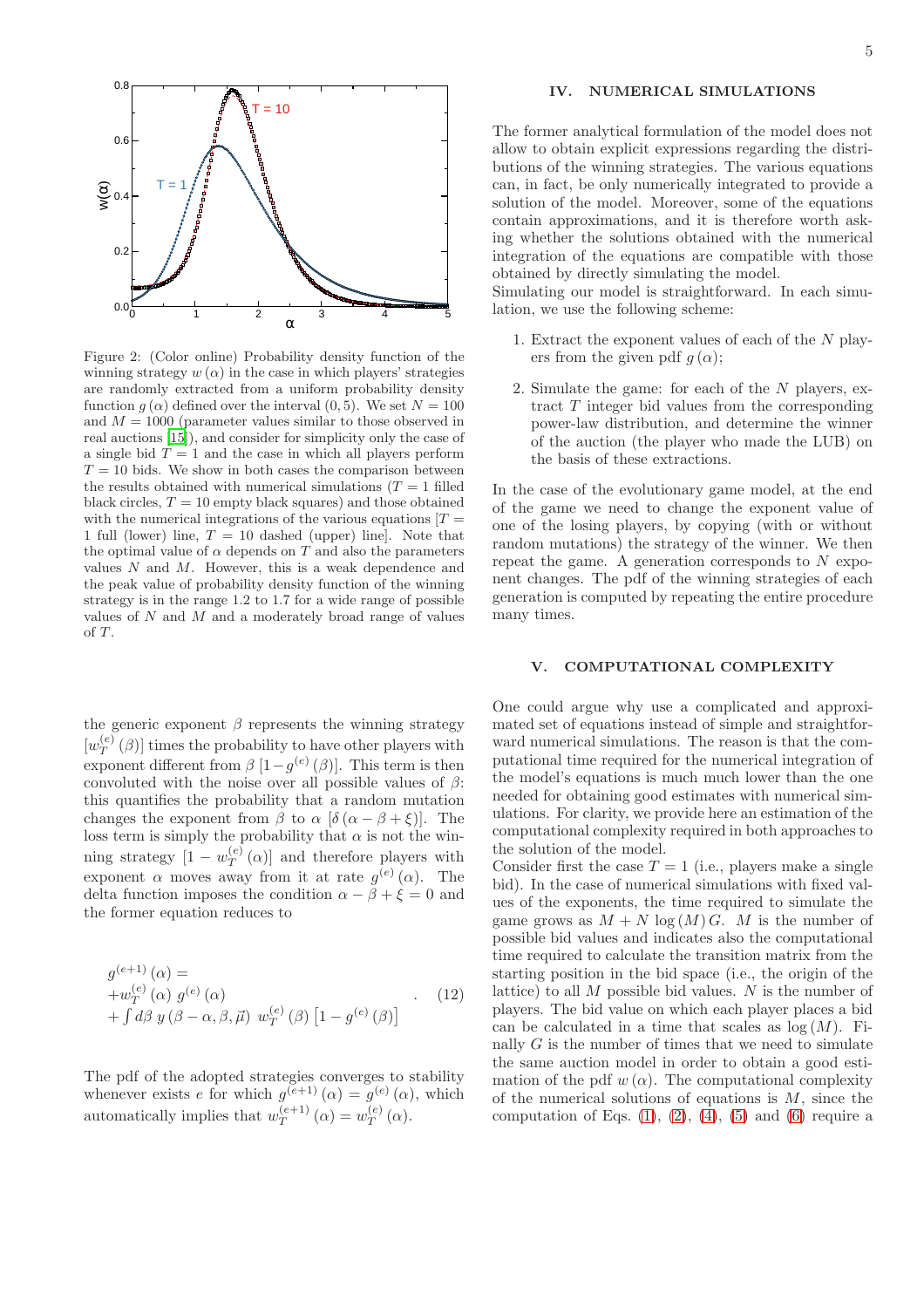

<span id="page-6-0"></span>Figure 3: (Color online) Probability distribution function  $w^{(e)}(\alpha)$  of the winning strategies at generation e. Here we set  $M = 1000, N = 100$  and  $T = 1$ . The mutation  $\xi$  is randomly extracted from a uniform distribution centered in zero and width  $2\mu$ : we consider the cases  $\mu = 0.0$  (panels A and B, absence of mutation) and  $\mu = 0.5$  (panels C and D). In A and C, the starting distribution for the exponents is  $g^{(1)}(\alpha) = 1/5$  if  $\alpha \in (0, 5)$  and zero otherwise. Already after one generation  $(e = 1, 0)$ black line), the peak of the distribution is around  $\alpha \approx 1.5$ . As the number of generations increases, the distribution becomes more and even more peaked around a specific value of  $\alpha$ , and reaches a stationary distribution. The asymptotic distribution has finite width for  $\mu > 0$ , while is a delta function for  $\mu = 0$ . As a term of comparison, we show also the results obtained with numerical after  $e = 20$  generations (black circles). In B and D, we consider initial distributions for the exponents of the type  $g^{(1)}(\alpha) \sim \alpha^{-\lambda}$  if  $\alpha \in (0, 5)$  and  $g^{(1)}(\alpha) = 0$  otherwise. We show the results for the three cases:  $\lambda = 0$  (uniform, black full line),  $\lambda = 2$  (power-law, red dashed line) and  $\lambda = 5$  (exponential, blue dot-dashed line). The asymptotic distribution does not depend on the initial distribution and the peak value of the asymptotic probability density function does not depend on μ. Independently of the value of λ, as the number of generations e increases, the average value  $\langle \alpha \rangle$  and the standard deviation σ approach the same stationary values:  $\langle \alpha \rangle \simeq 1.3$  for any  $\mu$ , while σ = 0 (as  $1/\sqrt{e}$ , thin black line in panel B) for  $\mu = 0.0$  and  $\sigma \simeq 0.4$  for  $\mu = 0.5$ .

# computational time that grows as M.

For general values of  $T$ , the computational complexity of numerical simulations is simply incremented by a factor T and grows therefore as  $T M+T N \log(M) G$ . The time required for the numerical integration of the equation differently grows as  $T M^2$ . The most computationally expensive calculation is the one of Eq. [\(8\)](#page-3-6) that requires a time growing as  $M^2$ , and this computation has to be repeated T times.

#### VI. RESULTS

In all results, we consider the values  $N = 100$  and  $M = 1000$ . The choice of these parameter values is justified because they are of the same order of magnitude as those measured in real auctions [\[15\]](#page-8-5). In Fig. [2,](#page-5-0) we plot the pdf w  $(\alpha)$  for  $T = 1$  and  $T = 10$ . In both cases,  $g(\alpha) = 1/5$  if  $\alpha \in (0, 5)$ , while  $g(\alpha) = 0$  otherwise. Players randomly choose strategies that correspond to ballistic motion ( $\alpha \leq 1$ ), diffusive motion ( $\alpha > 3$ ) and super-diffusive motion or Lévy flight  $(1 < \alpha < 3)$ . Assigning a flat initial distribution corresponds to assuming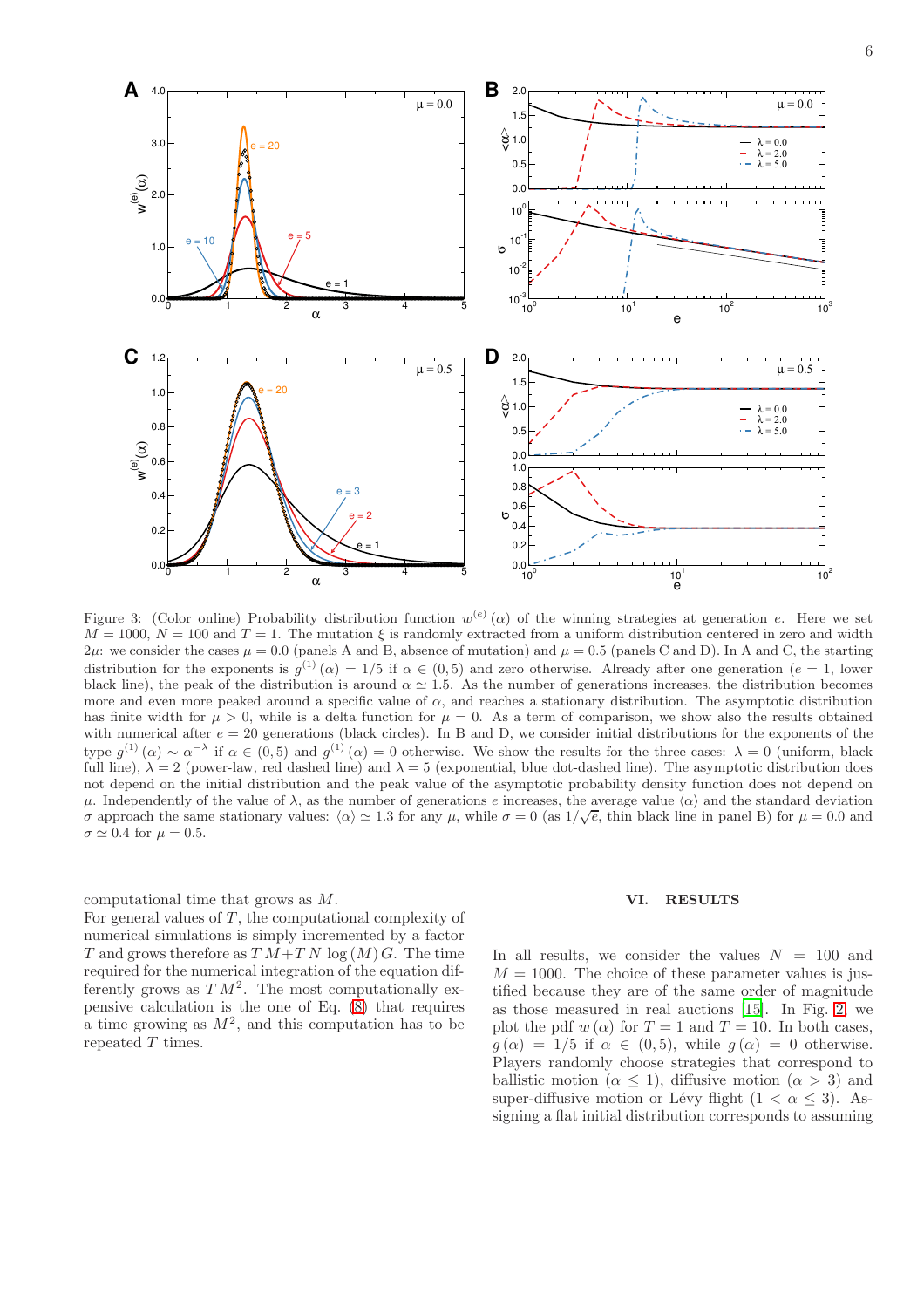

<span id="page-7-0"></span>Figure 4: (Color online) Same as figure [3,](#page-6-0) but with different parameter values. Here we set  $M = 1000$ ,  $N = 100$  and  $T = 10$ , and consider  $\mu = 0.0$  in panels A and B, while  $\mu = 0.5$  in panels C and D. The asymptotic pdf of the winning strategies have average values  $\langle \alpha \rangle \simeq 1.5$  for any value of  $\mu$ . The standard deviation is  $\sigma = 0$  (as  $1/\sqrt{e}$ ) for  $\mu = 0.0$ , and  $\sigma = 0.3$  for  $\mu = 0.5$ . For any value of  $\mu$ , the best strategy (i.e., the peak of the pdf) is placed at  $\alpha^* \simeq 1.5$ .

that players don't know which strategy is better for winning the game and all strategies are therefore a priori equivalent. It is interesting to see that already in this situation there is a clear advantage for players that perform Lévy flights and whose exponents are in the range  $1.2 - 1.5$ . It is also worth noting that the solutions obtained with the numerical integration of the equations are perfectly consistent with the results obtained with numerical simulations.

More interesting is the case of evolutionary games. For simplicity, here we consider the case in which the distribution of the random mutations is a rectangular window of width  $2\mu$ : if  $\alpha$  is the winning strategy, the new exponent is equal to a random number taken from the uniform distribution into the interval  $(\alpha - \mu, \alpha + \mu)$ . In the case in which the possible values of the exponents are bounded in the interval  $(\alpha_1, \alpha_2)$ , we have to include the effect of the boundaries and write

$$
y(\xi, \alpha, \alpha_1, \alpha_2, \mu) = \begin{cases} [\ell_1 + \ell_2]^{-1} & \text{, if } \xi \in (-\ell_1, \ell_2) \\ 0 & \text{, otherwise} \end{cases}
$$
\n(13)

where  $\ell_1 = \min(\alpha - \alpha_1, \mu)$  and  $\ell_2 = \min(\alpha_2 - \alpha, \mu)$ .

We show in Fig. [3](#page-6-0) the results valid for  $T = 1$  and in Fig. [4](#page-7-0) those obtained for  $T = 10$ . These figures show results that are slightly different, but qualitatively identical. The asymptotic pdf  $w^{(\infty)}(\alpha)$  of the winning strategies does not depend on the initial distribution  $g^{(1)}(\alpha)$ . In absence of mutation, the limiting pdf is a delta function centered around an optimal strategy  $\alpha^*$ . The convergence to such pdf is only asymptotic, since the width of the distribution goes to zero as  $1/\sqrt{e}$  and is therefore finite at any finite generation e. If mutations are allowed (i.e.,  $\mu > 0$ ),  $w^{(\infty)}(\alpha)$  is reached after a finite number of iterations. The asymptotic distribution has a finite width. The number of iterations required to reach stability depend on the initial pdf and the mutation rate  $\mu$ , while its shape only on  $\mu$ . In particular, the peak of the pdf is still at  $\alpha^*$ , the same value as the one measured in absence of mutations. The value of  $\alpha^*$  depends on the parameters of the model  $N$ ,  $M$  and  $T$  but, for values consistent with those of real auctions  $(N = 50$  to  $N = 200$ ,  $M = 500$  to  $M = 10000$  and  $T = 1$  to  $T = 100$ ,  $\alpha^*$ ranges from 1.2 to 1.7.